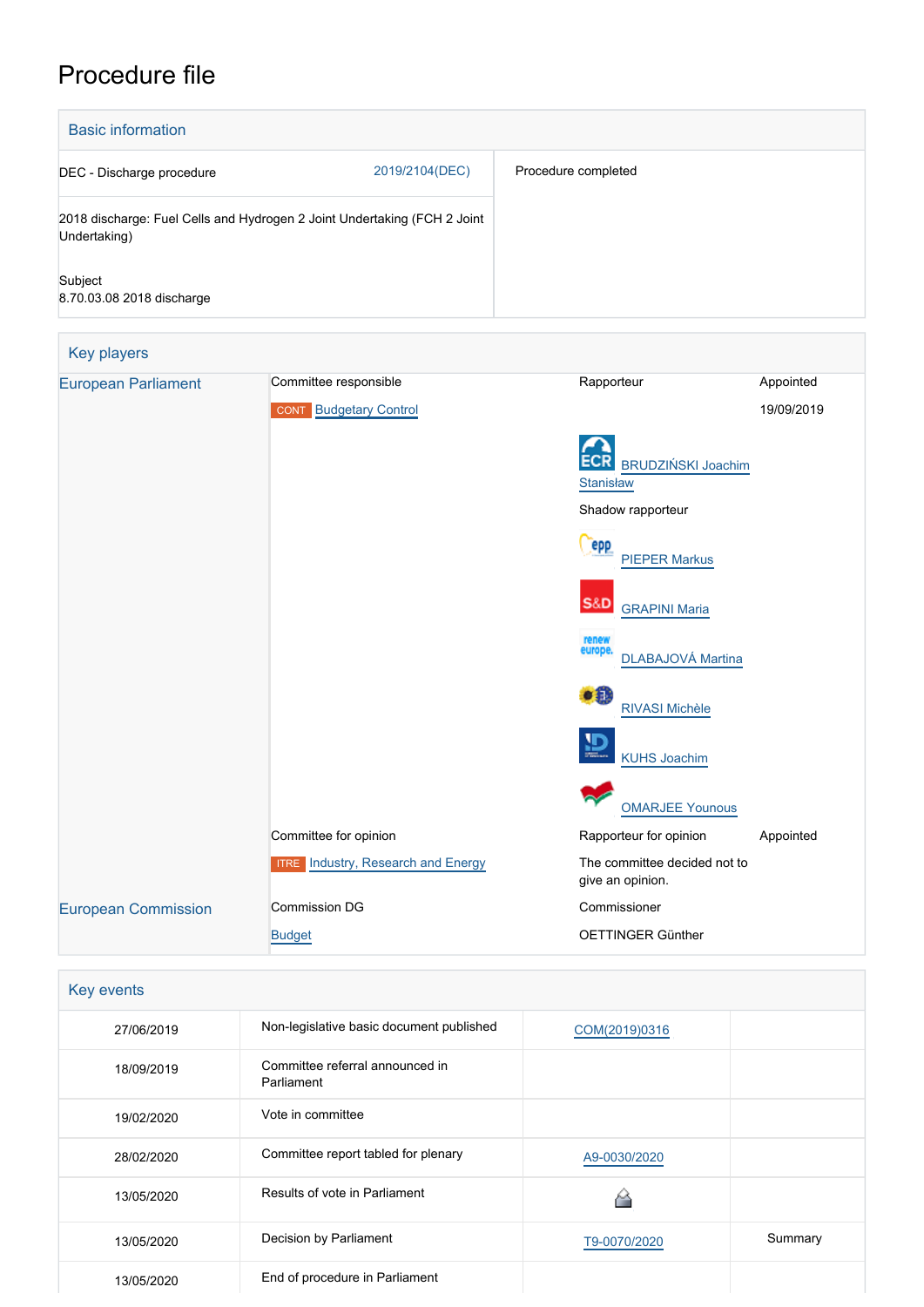| <b>Technical information</b> |                           |
|------------------------------|---------------------------|
| Procedure reference          | 2019/2104(DEC)            |
| Procedure type               | DEC - Discharge procedure |
| Other legal basis            | Rules of Procedure EP 159 |
| Stage reached in procedure   | Procedure completed       |
| Committee dossier            | CONT/9/00765              |

## Documentation gateway

| Non-legislative basic document                         | COM(2019)0316 | 27/06/2019 | EC. |         |
|--------------------------------------------------------|---------------|------------|-----|---------|
| Committee draft report                                 | PE639.842     | 13/12/2019 | EP  |         |
| Amendments tabled in committee                         | PE645.085     | 30/01/2020 | EP  |         |
| Supplementary non-legislative basic document           | 05763/2020    | 06/02/2020 | CSL |         |
| Committee report tabled for plenary, single<br>reading | A9-0030/2020  | 28/02/2020 | EP  |         |
| Text adopted by Parliament, single reading             | T9-0070/2020  | 13/05/2020 | EP  | Summary |

## Final act

Budget 2020/1837 [OJ L 417 11.12.2020, p. 0010](https://eur-lex.europa.eu/legal-content/EN/TXT/?uri=OJ:L:2020:417:TOC)

# 2018 discharge: Fuel Cells and Hydrogen 2 Joint Undertaking (FCH 2 Joint Undertaking)

The European Parliament decided to grant the Executive Director of the Fuel Cells and Hydrogen (FCH 2) Joint Undertaking discharge in respect of the implementation of the joint undertakings budget for the financial year 2018 and to approve the closure of the joint undertakings accounts.

Noting that the Court of Auditors considered that the annual accounts of the Joint Undertaking for the financial year 2018 accurately reflected the financial position of the Joint Undertaking as at 31 December 2018, as well as the results of its operations, Parliament adopted by 629 votes to 58, with 6 abstentions, a resolution containing a series of observations which form an integral part of the discharge decision.

### General

Parliament noted that the Union contribution to FCH2 is EUR 318 800 000 from Horizon 2020 and that the contribution of resources by members from the Industry and Research Groupings amount to EUR 649 400 000 comprising EUR 1 800 000 of in-kind contributions in the Horizon 2020 projects funded by FCH2, EUR 7 700 000 of in-kind contributions to additional activities and EUR 3 600 000 of cash contributions to administrative costs.

### Budget and financial management

FCH2´s final budget for the financial year 2018 included commitment appropriations of EUR 85 504 157 and payment appropriations of EUR 126 526 307. The overall 2018 budget execution of commitment and payment appropriations reached 93 % and 83 % respectively.

### Other observations

The resolution also contained a series of observations on performance, internal control systems and audits. It noted in particular that:

- all calls for proposals were published and closed according to the respective work plans and with the annual work programme 2018, included 20 topics;

- on the transport side, the deployment of fuel cells electric buses can be considered to be world-wide state of the art, having progressed significantly throughout FCH2 projects;

- there is gender balance among staff (51 % men and 49 % women);

- in 2018 FCH2 finalised the implementation of all action plans addressing the recommendations of the internal audit service (IAS) audits on the performance management undertaken by the IAS in 2016, including a recommendation on the revision of the multiannual work programme